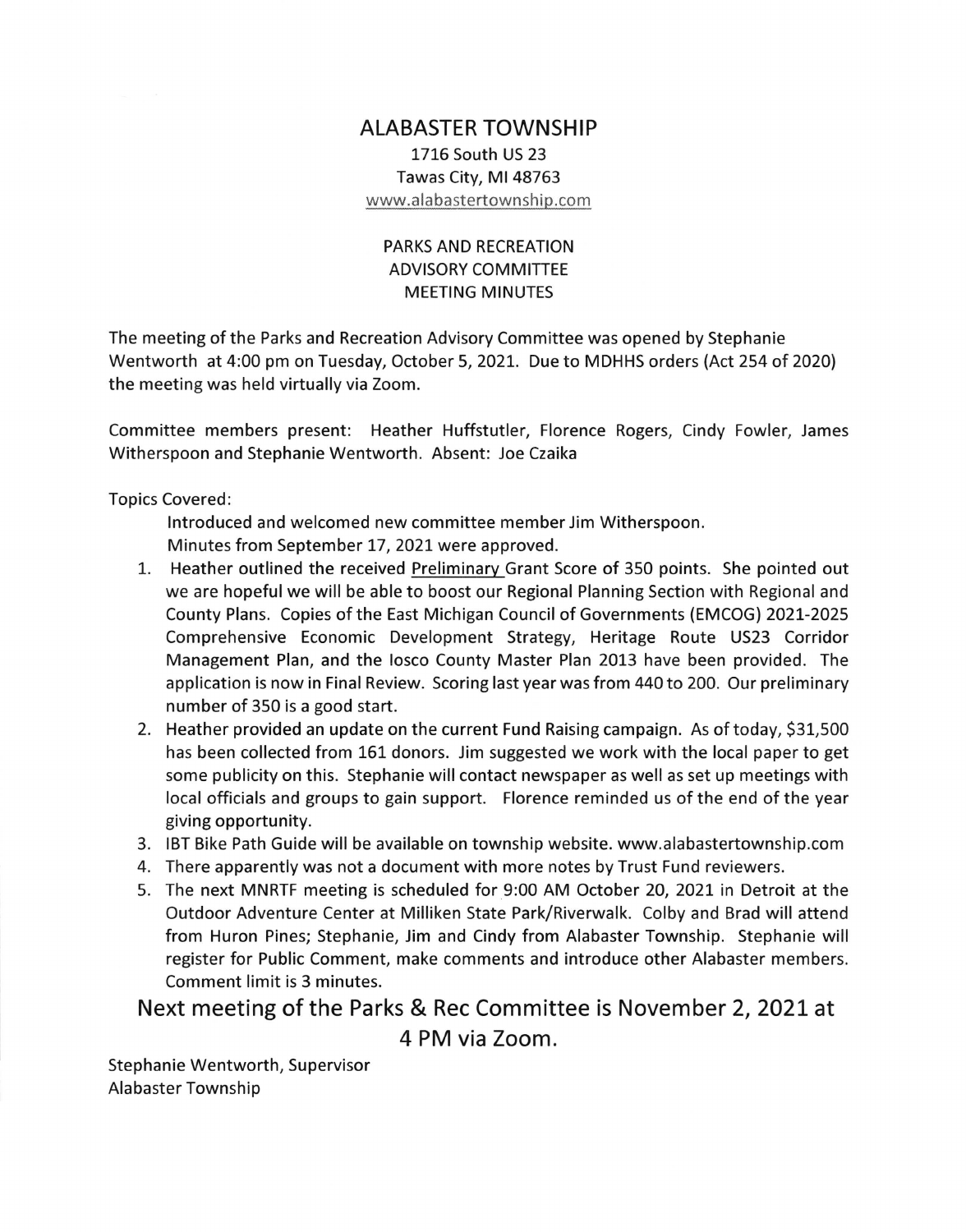## IBT Bike Path Schematic Guide Mile Post (MP) Locations

| M P | <b>Description</b>                                     | Intersection             |
|-----|--------------------------------------------------------|--------------------------|
| 0.0 | At Trail Head, Northeast corner of Dyer Road & US-23   | & Issue                  |
|     | intersection. Arenac and losco County line. Biotic     | <b>Dyer Road</b>         |
|     | Province line.                                         |                          |
|     |                                                        |                          |
| 0.1 | Path is on east side US-23, Marker is on east side of  |                          |
|     | path. Fire Hydrant. Gas Pipeline marker.               |                          |
|     |                                                        |                          |
|     |                                                        |                          |
| 0.2 | Path is on east side US-23, Marker is on east side of  |                          |
|     | path. Fire Hydrant. Waterline marker.                  |                          |
|     |                                                        |                          |
|     |                                                        |                          |
| 0.3 | Path is on east side US-23, Marker is on east side of  |                          |
|     | path. Fire Hydrant.                                    |                          |
|     |                                                        |                          |
|     |                                                        |                          |
| 0.4 | Path is on east side US-23, Marker is on east side of  |                          |
|     | path. Gas Pipeline marker. Fire Hydrant.               |                          |
|     |                                                        |                          |
|     |                                                        |                          |
| 0.5 | Path is on east side US-23, Marker is on east side of  |                          |
|     | path. Fire Hydrant. Waterline marker.                  |                          |
|     |                                                        |                          |
|     |                                                        |                          |
| 0.6 | Path is on east side US-23, Marker is on east side of  |                          |
|     | path. Fire Hydrant.                                    |                          |
|     |                                                        |                          |
|     |                                                        |                          |
| 0.7 | Path is on east side US-23, Marker is on east side of  |                          |
|     | path. Fire Hydrant on west of path.                    |                          |
|     |                                                        |                          |
|     |                                                        |                          |
| 0.8 | Path is on east side US-23, Marker is on east side of  |                          |
|     | path. Gas Pipeline marker on west side of path. Fourth | Fourth St.,<br>Third St, |
|     | Street. Third Street                                   |                          |
|     |                                                        |                          |
| 0.9 | Path is on east side US-23, Marker is on east side of  |                          |
|     | path. Gas Pipeline marker. Second Street. First        | Second St,<br>First St.  |
|     | Street. Keystone Road. Path turns east away from       | <b>Keystone Rd</b>       |
|     | US-23.                                                 |                          |
| 1.0 |                                                        |                          |
|     |                                                        |                          |

l,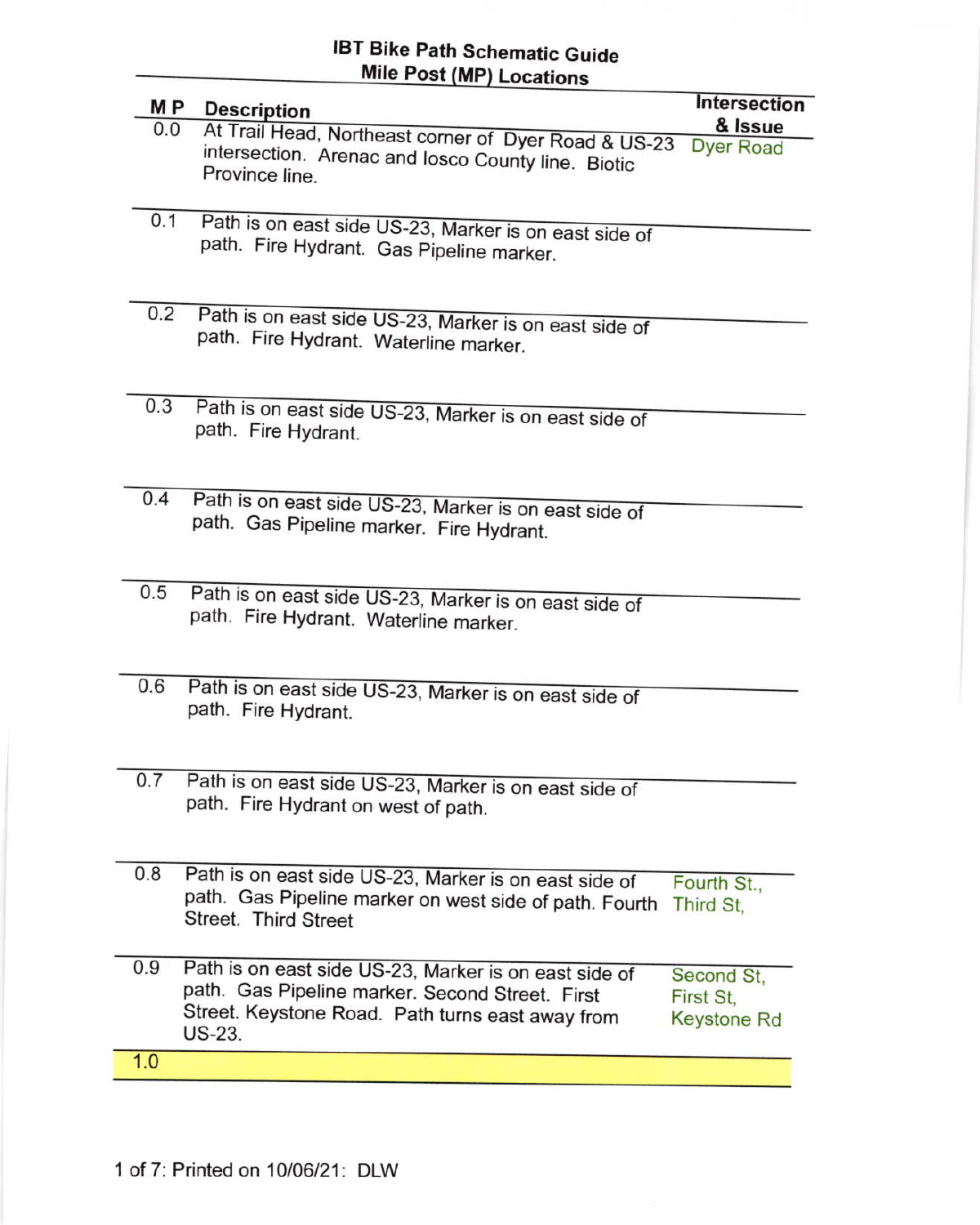|     | <b>MP</b> Description             | Intersection<br>& Issue |
|-----|-----------------------------------|-------------------------|
| 1.0 | Path headed east away from US-23. |                         |

1.1 Path Turns back north and follows power line.

- 1.2 Path follows power line to north.
- 1.3 Path follows power line to north. Memorial Bench on west side: LaFroboise.
- 1.4 Path follows power line to north
- 1.5 Path turns north east angling away from power line
- 1.6 Two signs, Bridge over Pilot Creek. Two USG Signs (Marine Bin and Gypsum). Two Benches; Edwards and Pilot Creek USG. short distance, then Hoemer Bench and Erickson sign and Bench. Bridge over
- 1.7 Path crosses unused Haul Road. USG Haul Road

1.8 Path crosses open area

1.9 Path crosses open area

2.O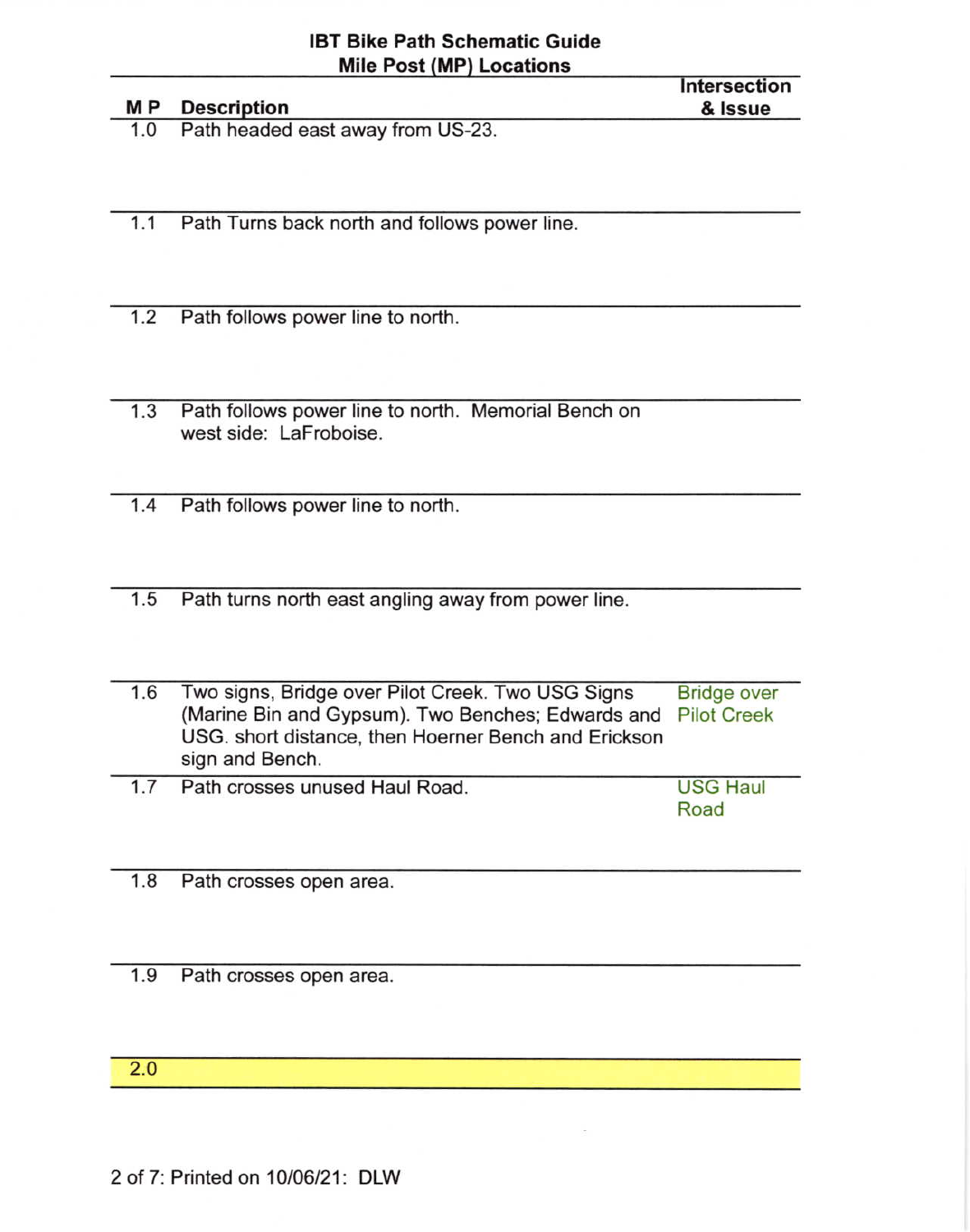## IBT Bike Path Schematic Guide  $M$ Mille Post (MP) Locations

|     | Mile Post (MP) Locations                              | <b>Intersection</b> |
|-----|-------------------------------------------------------|---------------------|
| MР  | <b>Description</b>                                    | & Issue             |
| 2.0 | S curve                                               |                     |
|     |                                                       |                     |
|     |                                                       |                     |
| 2.1 | S Curve series                                        |                     |
|     |                                                       |                     |
|     |                                                       |                     |
|     |                                                       |                     |
| 2.2 | Nicander Bench. Parking area. Sharp curve to Path     | Gypsum              |
|     | intersection with Gypsum Road.                        | Road                |
|     |                                                       |                     |
| 2.3 | Path follows small power line toward rejoining US-23. |                     |
|     |                                                       |                     |
|     |                                                       |                     |
|     |                                                       |                     |
| 2.4 | Path follows power line to north.                     |                     |
|     |                                                       |                     |
|     |                                                       |                     |
| 2.5 |                                                       |                     |
|     | Path follows power line to north.                     |                     |
|     |                                                       |                     |
|     |                                                       |                     |
| 2.6 | Path follows power line to north.                     |                     |
|     |                                                       |                     |
|     |                                                       |                     |
|     |                                                       |                     |
| 2.7 | Path follows power line to north.                     |                     |
|     |                                                       |                     |
|     |                                                       |                     |
| 2.8 | Path follows power line to north.                     |                     |
|     |                                                       |                     |
|     |                                                       |                     |
|     |                                                       |                     |
| 2.9 | Path follows power line to north. Mason Creek Bridge  | Old RR              |
|     |                                                       | <b>Bridge</b>       |
|     |                                                       |                     |
| 3.0 |                                                       |                     |